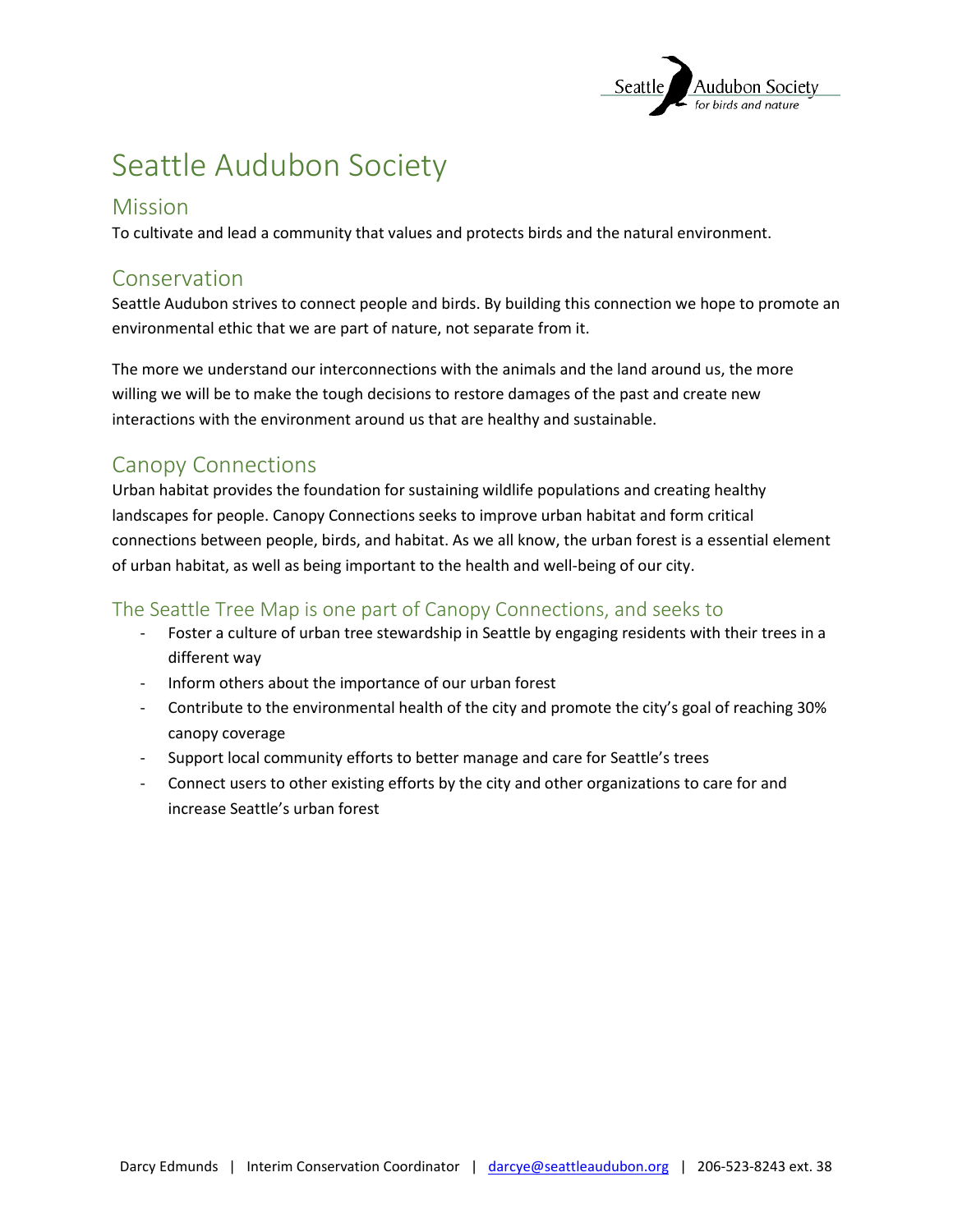

# The Seattle Tree Map

#### Tour

The Seattle Tree Map is currently in a late-stage draft; we anticipate full functionality by March at the latest. The test site is currently located at [http://canopy.greymaple.org/.](http://canopy.greymaple.org/)

#### Home Page

- We initially didn't have a home page, the Tree Map page itself served that function, but we decided that we wanted a home page that would orient and introduce new users to the Seattle Tree Map's functions and reasons for existing
- Serves as a jump point to explore or add to the Tree Map
- Advertises upcoming events (tree plantings, neighborhood tree surveys) and website updates
- Piques interest through graphics, recent photos, and numbers (the Seattle trees yearly benefits, Seattle's most common trees, etc.)
- Location for login or sign up, place to donate to the costs of maintaining website
- Internal site navigation and links to external sites for more information
- Lists organizations that provided support to the development of the website
- Fun fact: that bird in the banner is a male Golden-crowned Kinglet, sitting on a Douglas Fir branch

#### The Map

- The map page is organized with a search bar at the top, Google map below, and Yearly Eco Impact data from i-Tree to the left
- The basic search bar allows users to search by tree genus
- If you want to search by species, the advanced filters easily allow that, and provide many other options for searching as well
- Currently our data consists of about 128,000 street trees from SDOT's data collection to be a starting point
- Below the map are various export options; these are not currently functional but it is on the todo list before launch
- A tooltip on the Yearly Eco Impact box will bring users to a section on the About page which briefly explains how the data is calculated and where it comes from; we may expand this section a bit to provide more details on this process for greater transparency
	- $\circ$  The current figures come from the default values provided by i-Tree. We have been asking around different city departments and other organizations who work with these issues to try to get more localized values but it seems to be a bit more complicated than at first glance, so we have left it at the default values for now.
- After searching, users can pan, zoom, all the expected map features, as well as click on individual tree dots for a Quick view, which provides some basic information
- Users can then view more details, edit the tree, or favorite the tree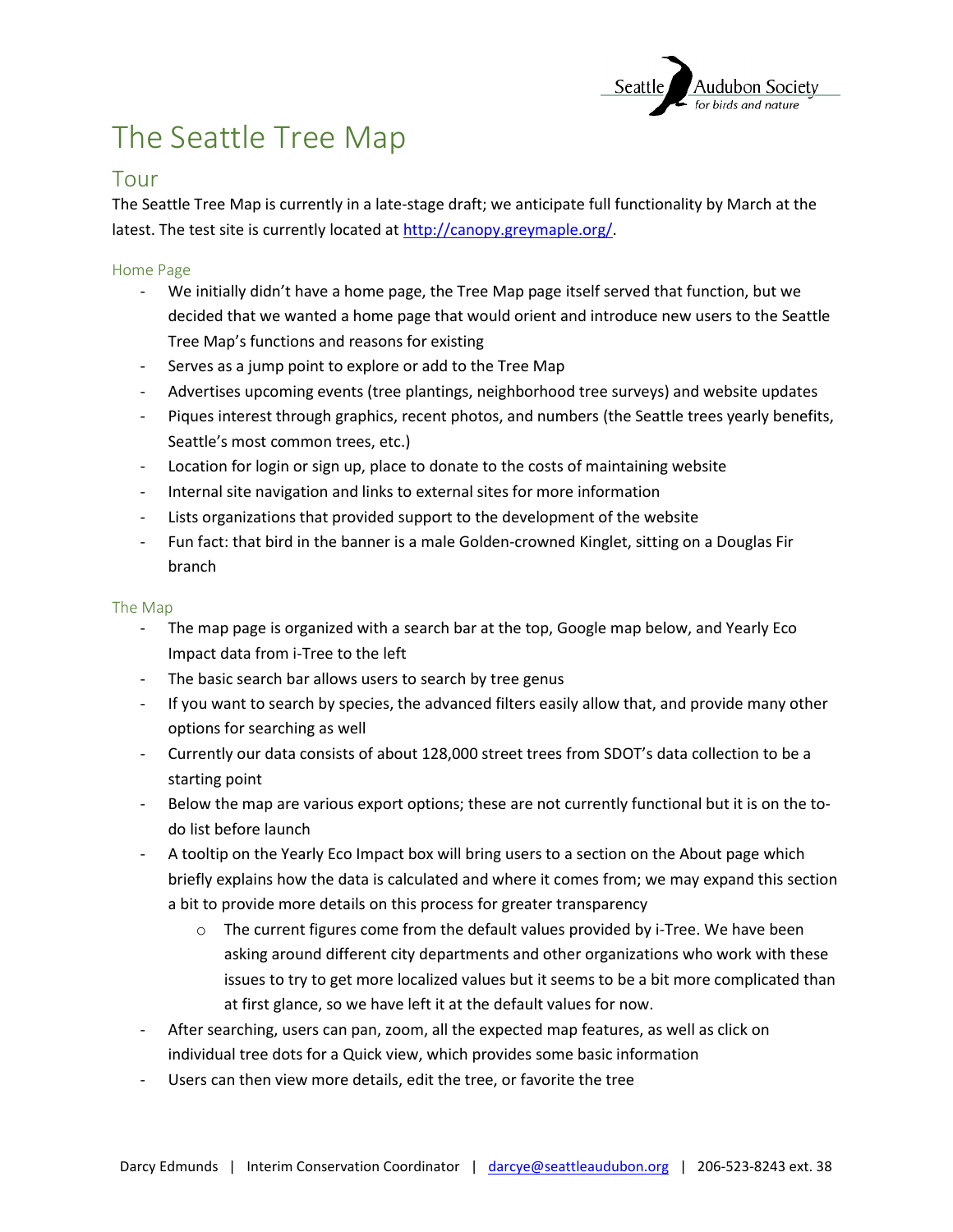

Tree Profiles

- Each tree has a profile page that lists its
	- o General information such as name, DBH, and plant date
	- o Yearly ecosystem services (from i-Tree)
	- o Environment and plot information
	- o Status what condition it is in, what actions have been taken recently, and also provides the ability to add an alert
	- $\circ$  Affiliations who stewards the tree, who sponsored its planting or care, etc.
- Users can also upload pictures of the tree and favorite it
- The tree is shown both on an aerial map and in a street view format, both of which are actively navigable
- Gives you the closest nearby address to reference the location
- Allows users to post comments

User Profile

- Displays the user name (not the users REAL name, email, or any other personal data), picture (uploaded by user), date joined, favorite trees, recently added and edited with an accompanying map, and recent tree photos added
- Also displays reputation, which is determined by user activity; users gain reputation by adding and editing trees

About – basic About page, we plan on expanding with some more information and graphics

Resources (external link) & Canopy Connections (external link)